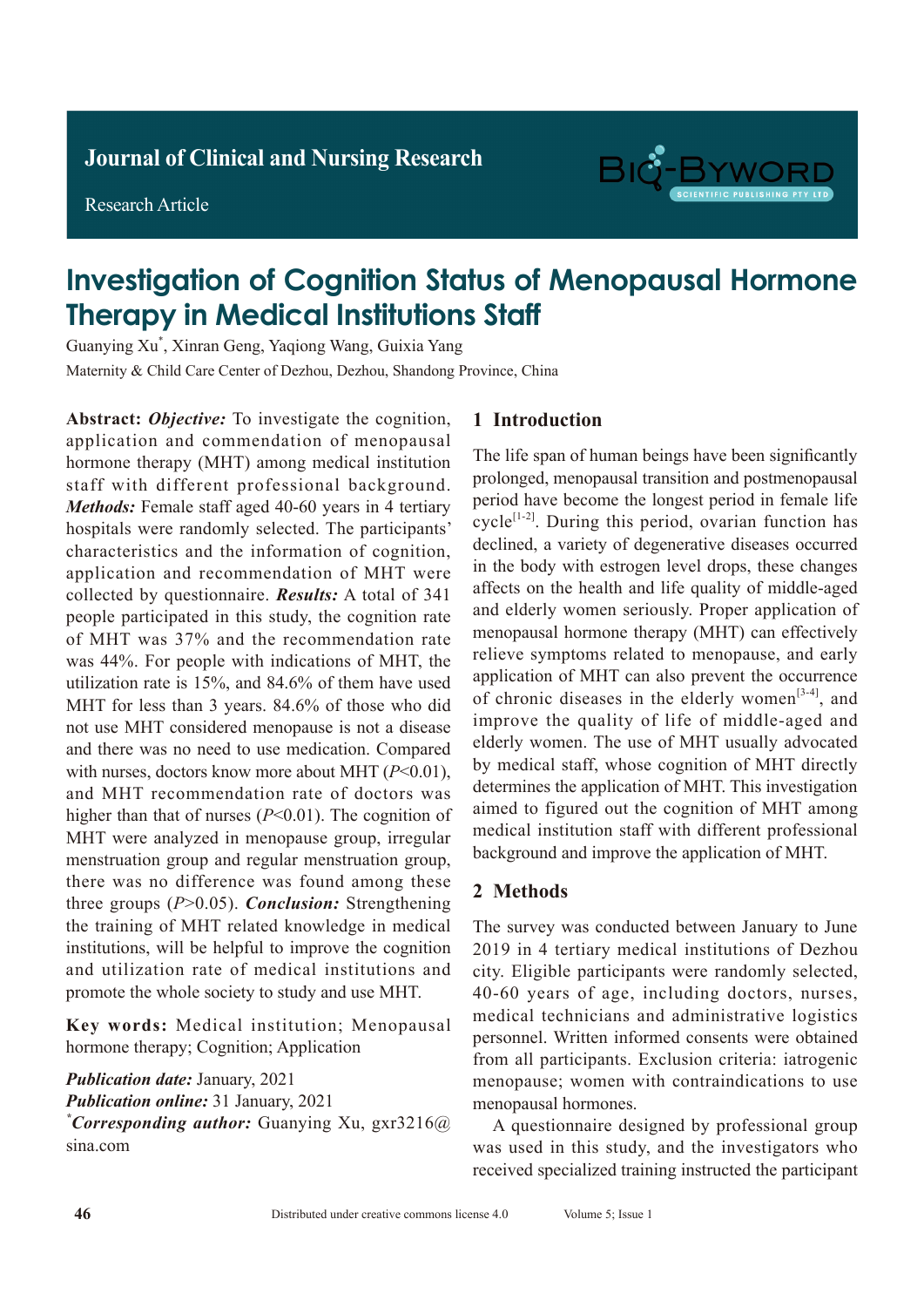to fill the questionnaire one-to-one and face-to-face. Details of the questionnaire covered age, professional qualifications, educational background, major, height, weight, menstrual status, intrauterine device, chronic diseases, surgical history and family history (gynecological cancer); the awareness and utilization of MHT, the understanding of MHT advantages, such as to relieve vasomotor symptoms $[5]$ , prevent osteoporosis<sup>[4]</sup> and cardiovascular diseases<sup>[6-8]</sup>, and solve problems related to urinary and reproductive tract atrophy $[9-11]$ ; whether to use, reasons for using or not; whether recommended to others.

# **3 Statistical analysis**

Staff in medical institutions were divided into doctors group (for group 1), nurses group (for groip 2), medical technicians group (for group 3), and administrative staff group (for group 4). According to the menstrual conditions, the participants were divided into menopause group, irregular menstruation group and regular menstruation group [12]. Amenorrhea for more than 1 year was considered as menopause. If menstrual cycles changed more than 7 days adjacently and this phenomenon occurred more than two times within 10 months, it is regarded as irregular menstruation. Those with a normal menstrual cycle were considered as regular menstruation.

All data were analyzed using SPSS software version 23.0, and the comparisons were performed by chi-squared Test. When *P*<0.05, the difference was considered statistically significant.

# **4 Results**

Among 354 eligible women, 341 gave their questionnaires back. Analysis was performed on these 341 women with complete data. The average age of respondents was 48.43±5.143, there were 80 doctors (23.4%) ,148 nurses (43.4%), 35 medical technicians (10.3%) and 78 administrative logistics personnel  $(22.9\%)$ .

For these 341 women, the total understanding rate of MHT was 36.95%. In doctors group, the understanding rate of MHT was 58.75%, much higher than nurses group (29.73%) and medical technicians group (20.00%). The total understanding rate of vasomotor symptoms was 41.35%, the rate of doctors group was higher than that of nursers group (61.25% VS 33.31%). The total understanding rate of preventing osteoporosis was 44.28%, the rate of doctors group was the highest (67.50%) compared with nursers group(33.78%) and administrative logistics personnel (42.31%). The total understanding rate of preventing cardiovascular diseases was 40.76%, doctors group was higher than nursers group (61.25% VS 33.11%). 37.83% women knew the MHT could solve problems related to urinary and reproductive tract atrophy, the rate of doctors group was also the highest (63.75%) compared with nursers group, medical technicians group and administrative logistics personnel (29.73%, 28.57%, 30.77%). We analyzed the recommended rate of MHT, both doctors group (61.25%) and administrative logistics personnel (58.97%) were higher than nursers group (27.70%). The results were showed in Table 1.

**Table 1.** Prevalence of cognition of MHT, awareness of the benefits of MHT and the recommended rate

|                                        | Group 1<br>$(dotor, n=80)$       | Group 2<br>(nurse, $n=148$ ) | Group 3<br><i>(medical)</i><br>technicians,<br>$n=35$ | Group 4<br><i>(administrative)</i><br>logistics<br>personnel, $n=78$ ) | <b>Total</b><br>$(n=341)$ |
|----------------------------------------|----------------------------------|------------------------------|-------------------------------------------------------|------------------------------------------------------------------------|---------------------------|
| Cognition of MHT $(\%)$                | $58.75^{\circ}$ vs. groups 2,3   | 29.73                        | 20.00                                                 | 35.90                                                                  | 36.95                     |
| Improve vasomotor symptoms( $\%$ )     | $61.25a$ vs. groups 2            | 33.11                        | 34.29                                                 | 39.74                                                                  | 41.35                     |
| Prevent osteoporosis( $\%$ )           | $67.50^{\circ}$ vs. groups 2,4   | 33.78                        | 40.00                                                 | 42.31                                                                  | 44.28                     |
| Prevent cardiovascular disease $(\% )$ | $61.25^{\circ}$ vs. groups 2     | 33.11                        | 34.29                                                 | 37.18                                                                  | 40.76                     |
| Improve urogenital atrophy $(\% )$     | $63.75^{\circ}$ vs. groups 2,3,4 | 29.73                        | 28.57                                                 | 30.77                                                                  | 37.83                     |
| recommended rate $(\% )$               | $61.25^{\circ}$ vs. groups 2     | $27.70^{\circ}$ vs. groups 4 | 40.00                                                 | 58.97                                                                  | 43.99                     |

Comparisons were performed by contingency tables and chi-squared test.

<sup>a</sup>P<0.01, stated group(s) statistically different from the reference group.

In our study, 118 women were postmenopausal, accounting for 34.6% of the total number, the average age was (48.63±3.90). 55 women's periods were irregular, accounting for 16.1%. 168 women have regular menstrual cycles (49.3%). Considered the understanding rate of MHT advantages, such as to relieve vasomotor symptoms, prevent osteoporosis and cardiovascular diseases, and solve problems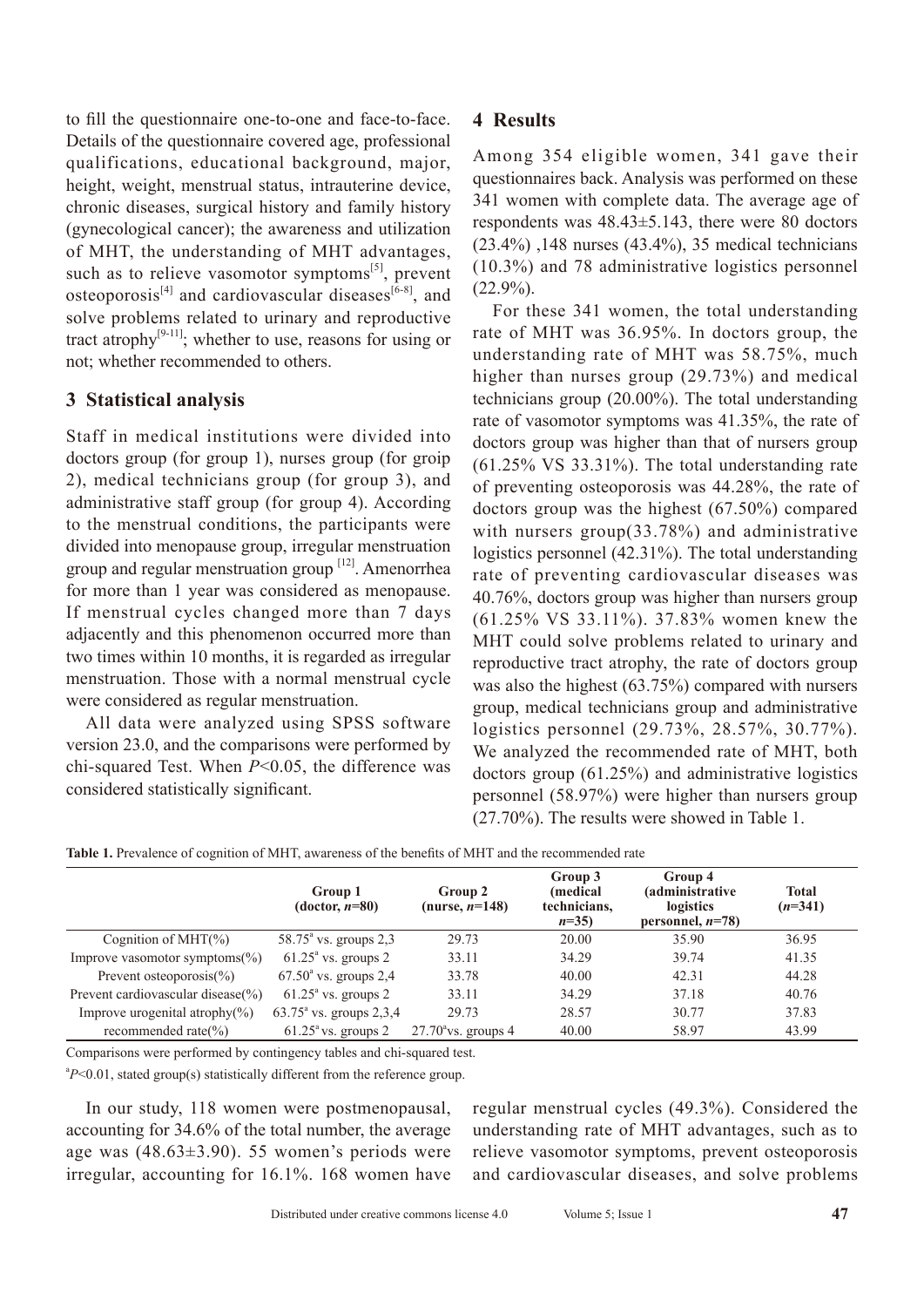related to urinary and reproductive tract atrophy, no significant difference was found among menopause group, irregular menstruation group and regular menstruation group (*P*>0.05). The 173 women with menopause and irregular menstruation had indications for treatment of MHT, only 26 (15.0%) received MHT, including 11 doctors, 3 nurses, 3 medical technicians and 9 administrative logistics personnel, and MHT utilization was less than 3 years in 84.6 patients  $(22/26)$ , among these 22 people, 10 patients (45.5%) had remission of symptoms, there was no need to take the drug anymore, for the other 12 patients (54.5%), they feared of adverse reactions, and dare not to use for long time. According to our study, 147 females in medical institutions who had indications didn't received MHT, most of them (94/147) considered that there is no necessary to accept medication, in their view, menopause was not disease(Table 2).

**Table 2.** Utilization of MHT in medical institutions staff  $[n \binom{0}{0}]$ 

| Group                                                   | $n\left(\frac{0}{0}\right)$ |  |  |
|---------------------------------------------------------|-----------------------------|--|--|
| Menses                                                  |                             |  |  |
| pausimenia                                              | 118(34.6)                   |  |  |
| irregular menstruation                                  | 55(16.1)                    |  |  |
| regular menstruation                                    | 168(49.3)                   |  |  |
| Whether (or not) to use MHT                             |                             |  |  |
| Yes                                                     | 26(15.0)                    |  |  |
| No                                                      | 147(85.0)                   |  |  |
| <b>Undergoing MHT</b>                                   |                             |  |  |
| $<$ 3 months                                            | 5(19.2)                     |  |  |
| 3-6 months                                              | 4(15.4)                     |  |  |
| 6-12 months                                             | 6(23.1)                     |  |  |
| 1-3 years                                               | 7(26.9)                     |  |  |
| $>$ 3years                                              | 4(15.4)                     |  |  |
| MHT withdrawal                                          |                             |  |  |
| cure                                                    | 10(45.5)                    |  |  |
| feared of adverse reactions                             | 12(54.5)                    |  |  |
| Why not to use MHT                                      |                             |  |  |
| menopause was not disease, medication was not necessary | 94(63.9)                    |  |  |
| wanted to use, feared of adverse reactions              | 27(18.4)                    |  |  |
| didn't know MHT                                         | 26(17.7)                    |  |  |

## **5 Discussion**

It has been reported that nearly 3/4 of perimenopausal women suffer from hot flashes, night sweats and other symptoms, which can last from moderate to severe for 10 years or more and seriously affect the quality of life<sup>[13]</sup>. Meanwhile, menopausal symptoms without medical intervention are also associated with high medical expenses and reduced work efficiency<sup>[13]</sup>. MHT has played roles in various diseases caused by ovarian failure, and contributed to relieve vasomotor symptoms, prevent osteoporosis and cardiovascular disease, improve urogenital tract atrophy. In China, the incidence of menopausal symptoms reached up to  $60\% - 70\%^{[14]}$ , and only 13.60%-29.98% of women knew about  $MHT^{[15]}$ . Our survey found that the cognition rate of MHT among medical institution staff was only 37%, MHT could relieve pausimenia symptoms, but only 37.8%-44.3% were awareness of this, which indicating that the understanding and knowledge of menopause in medical institution staff were insufficient. Differences of cognition rate existed in people with different professionals, the cognition rate of doctors on MHT was higher than that of nurses and medical technicians.

The utilization rate of MHT in developed countries has reached  $18\% - 50\%^{[2]}$ , A survey among German obstetricians and gynecologists published in 2012 revealed that up to 97% of them would use MHT themselves or give MHT to their partners<sup>[16]</sup>. A survey in Italy revealed hormone therapy was used by 37% postmenopausal women doctors and 39% male doctors' wives, and 64% postmenopausal women doctors and 58% male doctors' wives were under the hormone therapy $[17]$ . Taking the acceptance and utilization of MHT into account, Chinese women is far from that of advanced countries, such as Europe and the United States. According to the data of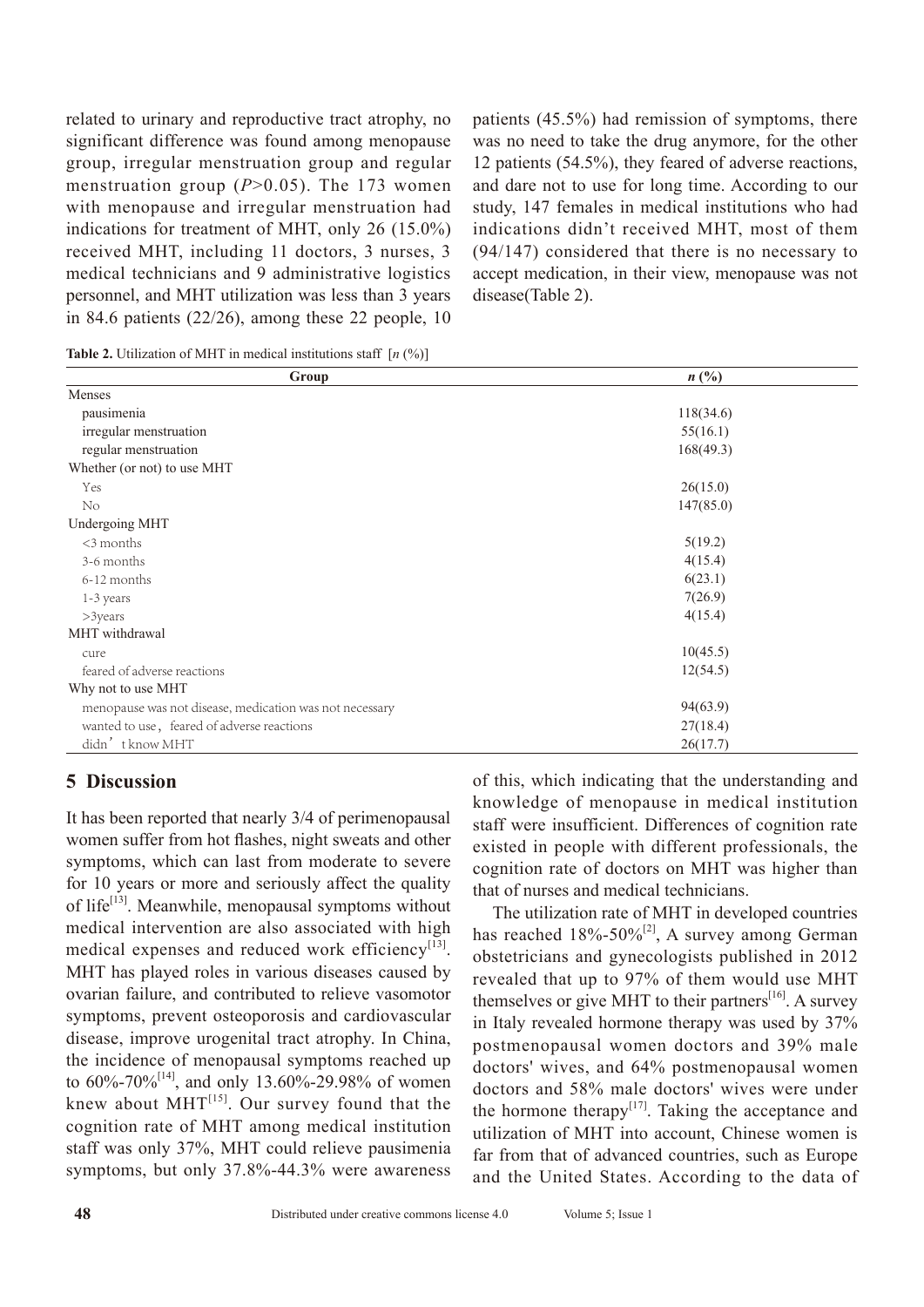Tianjin, the utilization rate of MHT was less than  $9.62\%$ <sup>[18]</sup>. This phenomenon reflected that health care knowledge of Chinese perimenopausal women was exparte, unstandardized, and weak $[19]$ . In our survey, it was also found that the utilization rate of MHT in medical institutions was only 15.0%, and 84.6% of them used MHT for less than 3 years, in their consideration, medication was not required after the symptoms have subsided, and a number of them showed worry about drug side effects. 84.6% of those without MHT believed that the problems related to menopause were not diseases and medication was unnecessary. this conclusion kept consistent with the fact that other studies revealed, that perimenopausal women urgently need to acquire perimenopausal knowledge with a particularly strong demand for health care. The cognition rate of MHT among medical institution staff was 37% and the using rate was only 15.0%, but 44% of them, especially doctors, would like to recommend MHT to others.

In conclusion, the knowledge of MHT in medical institution personnel have been confirmed insufficient and the awareness of health care was very weak. It is urgently required that systematic and standardized training should be conducted for medical institution staff. Administrative staff as a nonmedical background group, had higher utilization rate and recommendation rate of MHT than that of nurses, suggested general population trust the opinions of the professionals, and would like to spread professional points. The training of MHT knowledge in medical institutions should be strengthen, only in this way can we improve the cognition and utilization rate of MHT, promote the application widely.

#### **6 Compliance with ethical standards**

Conflict of interest: The authors have no conflicts of interest.

Ethical approval: This study was approved by the Ethics Review Board of Maternity & Child Care Center of Dezhou, Shandong (approval number, DFYKY-2018020). All procedures performed in studies involving human participants were in accordance with the ethical standards of the institutional and national research committee and with the 1964 Helsinki declaration and its later amendments or comparable ethical standards.

## **References**

- [1] Fu SX Yu Q. Current situation and development of management of perimenopausal period[J].J Development Med, 2017, 5(2): 65-67,59.
- [2] Menopause Subgroup, Chinese Society of Obstertrics and Gynecology, Chinese Medical Association. Chinese guideline on menopause management and menopause hormone therapy(2018)[J]. Zhonghua Fu Chan Ke Za Zhi, 2018, 53(11): 729-739.
- [3] de Villiers TJ, Hall JE, Pinkerton JV, et al. Revised Global Consensus Statement on Menopausal Hormone Therapy[J]. Climacteric, 2016, 19: 313-315.
- [4] Baber RJ, Panay N, Fenton A. IMS Writing Group. 2016 IMS Recommendations on women's midlife health and menopause hormone therapy[J]. Climacteric, 2016, 19: 109-150.
- [5] Cintron D, Lahr BD, Bailey KR, et al. Effects of oral verstus transdermal menopausal hormone treatments on self-reported sleep domains and their association with vasomotor symptoms in recently menopausal women enrolled in the Kronos Early Estrogen Prevention Study(KEEPS)[J]. Menopause, 2018, 25: 145-153.
- [6] Bhupathiraju SN, Stampfer MJ. Menopausal Hormone Therapy and Cardiovascular Disease: Unraveling the Role of Age and Time Since Menopause Onset[J].Clin Chem, 2018, 64(5): 861-862.
- [7] Harman SM, Black DM, Naftolin F, et al. Arterial imaging outcomes and cardiovascular risk factors in recently menopausal women: a randomized trial[J].Ann Intern Med,2014,161:249-260.
- [8] Hodis HN, Mack WJ, Henderson VW, et al. Vascular Effects of Early versus Late Postmeno-pausal Treatment with Estradiol[J]. N Engl J Med,2016,374:1221-1231.
- [9] Stuenkel CA, Davis SR, Gompel A, et al. Treatment of Symptoms of the Menopause: An Endocrine Society Clincical Practice Guideline[J]. J Clin Endocrinol Metab,2015,100:3975-4011.
- [10] Faubion SS, Larkin LC, Stuenkel CA, et al. Management of genitourinary syndrome of menopause in women with or at high risk for breast cancer:consensus recommendations from The North American Menopause Society and The Inernational Society for the Study of Women's Sexual Health[J]. Menopause,2018,25:596-608.
- [11] Gandhi J, Chen A, Dagur G, et al. Genitourinary syndrome of menopause:an overview of clinical manifestations,pathophy siology,etiology,evaluation,and management[J]. Am J Obstet Gynecol, 2016, 215: 704-711.
- [12] Harlow SD, Gass M, Hall JE, et al. Executive summary of the Stages of Reproductive Aging Workshop +10:addressing